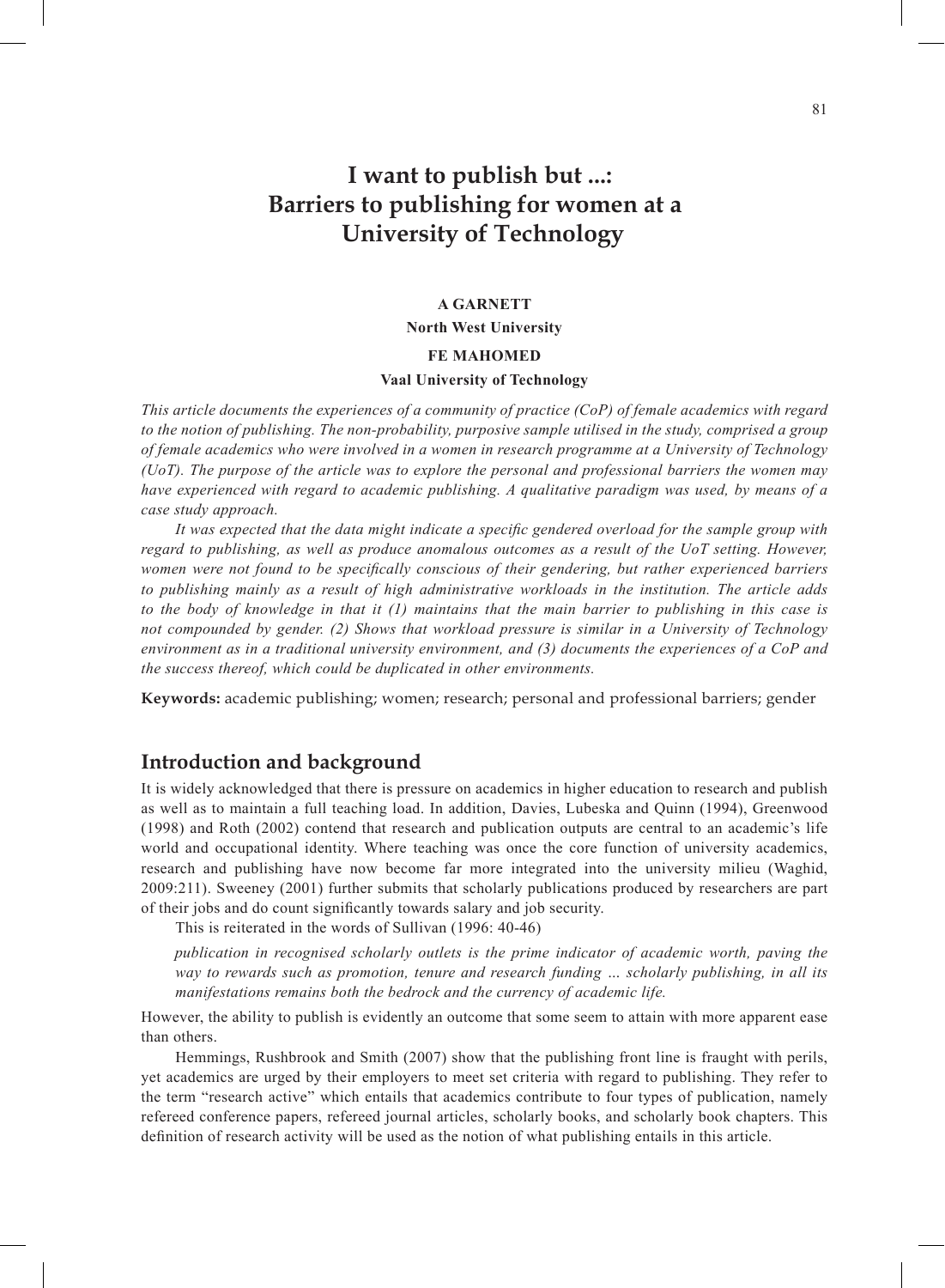The difficulties of publishing (Hemmings *et al.,* 2007) may be further compounded when the researchers are female and when the institution at which they are based does not have an established publishing culture (Davies, Lubelska & Quinn, 1994:5; Gottlieb & Keith, 1997; Martin, 2010:12). Much scrutiny has been placed on gender equity in academia and there is substantial literature devoted to gender inequality and difficulties women have in the academic arena (Etzkowitz, Kemelgor, Neuschatz & Uzzi, 1994; Peterson & Gravett, 2000; Maürtin-Caincross, 2005; Easterly & Pemberton, 2008). Moreover, "gender equity is one of the fundamental principles underpinning the transformation of the South African education system" (Dieltiens, Unterhalter, Letsatsi & North, 2009: 365-374).

From a gendered standpoint then, this article focuses on the experiences with respect to academic publishing of a group of women, or Community of Practice (CoP), a term coined by Lave & Wenger (1998). This CoP took the form of a "Women in Research" (WIR) programme at a University of Technology (UoT) in South Africa. This article attempts to explain why such a group of women find publishing challenging.

Compounding the pressure to publish is the fact that Universities of Technology (previously Technikons in the South African higher education sector) are now viewed in the same vein as traditional research universities. This means that similar yardsticks and pressures apply with regard to national research benchmarks. However, these UoTs have traditionally been considered to be "less research-driven", much like the "Historically Black Universities" (hereafter HBUs) which Maürtin-Caincross (2005) denotes as promulgating inadequacies and barriers to publishing that have "translated into institutional cultures that are characterised by a very strong emphasis on teaching and community-based research, while publications are relegated to a more peripheral component of the academic project". Perishing instead of publishing is potentially par for the course in these circumstances.

Given the context of this research, two key assumptions underpinned the project. The first was that the absence of a research tradition at UoTs was likely to negatively affect the research activity of academics at the institution. The second was that women academics at the UoTs were likely to have experienced a number of gendered challenges to the publishing imperative.

Therefore, while research on inequalities can adversely affect women's advancement in academia (Reid & Comas-Diaz, 1990; Bronstein, Rothblum & Solomon, 1993; Etzkowitz *et al*., 1994; Peterson & Gravett, 2000; Maürtin-Caincross, 2005; Hemmings *et al.,* 2007; Easterly & Pemberton, 2008; Kargwell, 2008), potentially *new* themes were anticipated to emerge within a UoT setting. An additional novel issue we feel has been captured in this article is that it focuses specifically on the experiences of *women* academics with regard to *publishing* and its potential barriers, rather than merely on being unable to advance in academia due to being female.

#### **How the idea came about …**

The University of Technology where the research was conducted is not immune to having to conform to national pressure to produce publications; arguably even more so due to having to transform from a Technikon to a University of Technology.<sup>1</sup> To stimulate publishing outputs, the research directorate of the institution decided to initiate a "Women in Research" (WIR) programme at the institution with the aim of establishing a CoP to encourage women academics at the institution to write and publish accredited academic articles.

Women from all fields within the institution were invited to participate in the programme. Some of us were nominated by our respective faculties or line managers. An original group of twenty women signed up for the programme which was conducted for two days roughly every month for the duration of one year. The publishing challenge was intrinsic from the first meeting. We talked at length about why publishing was difficult for all of us and many other academics, specifically women, although all of us admitted to wanting to publish. The women in the group began to share their experiences (or lack thereof) of publishing and this gave rise to the initial concept of documenting the experiences of the group. As the aim behind the initiation of the group was to stimulate publishing, the specific focus of the research was on identifying those barriers or obstacles which prevent(ed) us from publishing, as this seemed to be a challenge to most of the group.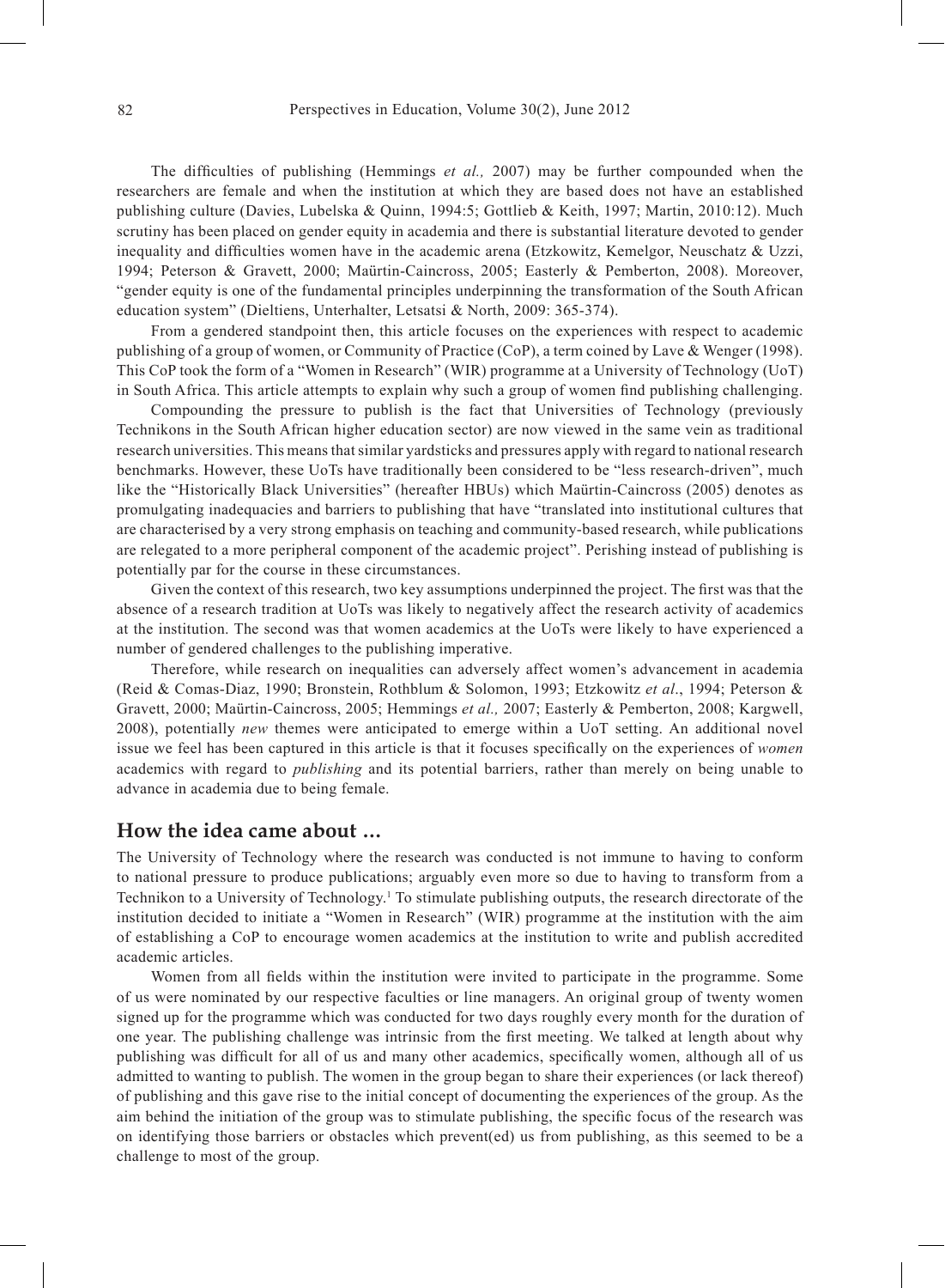## **Conceptual framework**

The literature focuses mainly on barriers to advancement of women academics within traditional or comprehensive universities. Reference to such examples are made in the work done by Petersen and Gravett (2000) who refer broadly to experiences of women academics within a traditional Afrikaans university in South Africa. They give credence to the notion of women being outsiders in academia and document concerns regarding the unequal distribution of male and female academics according to job level as well as the poor representation of women at the professorate level. Other issues raised in their study are constraints regarding the lack of adequate child-care facilities, gender discrimination and the continuation of sexual harassment, and violence.

While literature also addresses the concept of barriers in academic careers experienced by ethnic minority groups in academia (Vokwana, 2008; Bronstein *et al*., 1993; Wyche & Graves, 1992), this article will reflect on gender issues, rather than on ethnic minority issues. Moreover, selected research conducted on women in academia focuses on barriers to participation and promotion relative to perceived institutional supports or hindrances (Acker & Armenti, 2004; Georgia Tech Research News, 2004; Kargwell, 2008), while a large majority of research depicts more personal gender barriers such as the impact of pregnancy and child-rearing on women's academic careers, low levels of self-confidence, domestic responsibilities, and other family demands (Etzkowitz *et al*., 1994; Hughes, 1999; Theron, 2002; Hemmings *et al*., 2007). The literature does not specifically document women's experiences of publishing, which this article will reflect on, as well as both the professional and personal barriers of the sample group.

Finally, as the research was conducted within a specific group or community of practice (CoP), we adopt, as the conceptual framework of the article, the learning theory of Wenger and Snyder (2000) who characterise CoPs as groups of people who share a concern or a passion for something they are involved in and learn how to do it better as they interact regularly.

These CoPs are stipulated, in part, as a process of social learning that occurs when people who have a common interest in a subject or area collaborate over an extended period of time, share ideas and strategies, determine solutions, and build innovations (Lave & Wenger, 1998). The WIR group met regularly over the course of a full calendar year, sharing experiences, voicing their concerns and assisting one another with various challenges that emerged. We thus felt it appropriate to document the experiences of the CoP.

## **Methodology**

## Design and sample

A qualitative paradigm was used for the study, utilising a case study approach (namely all the women in the CoP). Non-probability, purposive sampling was used, as we actively selected the most productive sample to answer the research question (Marshall, 1996). Our inclusion criteria comprised all the women who had initially joined the WIR programme, irrespective of whether they chose to remain in or withdraw from the programme. Of the original group of twenty women who joined the programme, nine were unable to fulfil their commitment to complete it. The eleven that remained in the WIR programme agreed to participate as respondents in our research project, and ethical clearance was obtained from the Research Directorate of the university in this regard.

We, as the researchers, also decided to attempt to solicit responses from the nine women who had left the WIR programme, as we felt that they might also be able to give additional insights into publishing barriers at our institution that the women remaining in the WIR group might not. Only one participant who left the programme consented to be involved in our research project, eventually resulting in a total of twelve participants in the sample. This is concomitant with qualitative research sample sizes, as documented by Bineham (2006) who states that qualitative research should involve approximately ten to twelve people or events due to the large amount of data generated and the complexity of analysing qualitative data.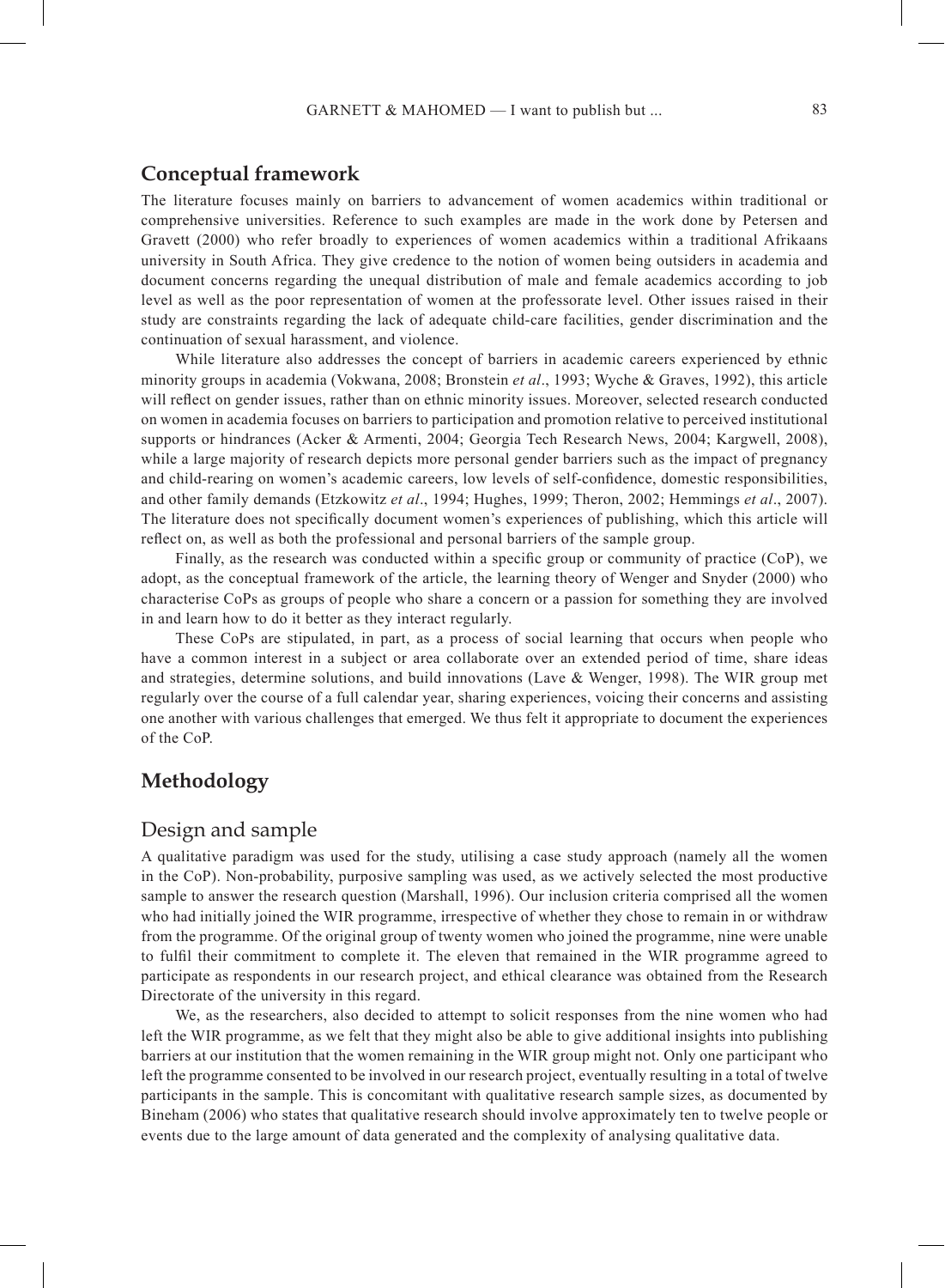The involvement of the participants was of a voluntary nature. The group was all female, but fairly diverse, ranging in age from mid-twenties to mid-fifties and comprising five White females, four African females and three Indian females. The participants were also from various academic departments, varied in levels of seniority, and one was non-academic. We also all had various degrees of research and publishing experience.

#### Instrumentation and procedures for data collection

A relevant literature study utilising both national and international sources was conducted. The researchers examined a number of articles (Skolnik, 2000; Le Grange, 2003; Garnett, 2005; Hemmings *et al*., 2006) on barriers to publishing experienced by both male and female academics across geographical boundaries and decades.

While we expected that the participants in our study may have some similar experiences identified in the literature, we were also keen to understand whether the particular academic context of UoTs was significant to understanding the barriers to publishing, and we wanted to examine publishing from a female perspective and document the experiences of our CoP.

After six months of conversations with all the women in our regular meetings, a few questions started to emerge. An interview guide was developed from our conversations and used to explore the participants' perceptions regarding their professional and personal barriers to publishing. Three questions were identified. The first was "Why did you join the women in the research programme?" This was to ascertain the motivational factors attributable to the participants. The second was "What are the personal and professional barriers to publishing that you experience?" And the third was "Are you still part of the Women in Research group. Why or why not?" We purposefully chose questions that did not mention gender and deliberately did not draw attention to the fact that they are women academics in relation to their barriers to publishing. We wanted to investigate whether the gender issue would come up 'naturally', rather than in response to leading questions.

We discussed the best method of data collection with the participants in the CoP and came to the agreement that the participants would prefer to write their responses in a narrative form and submit them electronically, rather than be interviewed. This method was in keeping with the approach that we had been using in the WIR group for the duration of our meetings. The facilitator of the group required that we keep a journal and write at least a page a day to keep record of our thoughts and document our feelings. This was done to stimulate the urge to write and so enable the women in the group to be able to write up additional matters, such as research findings.

We acknowledge that utilising this narrative writing method may have been a limiting factor in the richness of the data produced due to the time constraints of the participants. To mitigate this, however, we requested participants to write their responses during the WIR sessions, where they focused only on their writing and arguably would not have been under the same time pressure as within the office. We also requested at least a two-page narrative from each participant to ensure that sufficient data was generated. Participants were then requested to submit their responses electronically to one of the researchers within the week following the WIR session.

All participants were conversant with the purpose of the study, their participation was voluntary and they were able to opt out at any point if they so desired. The data was collected within a two-week period, following the six months of meetings and conversations held in the WIR group. Owing to the fact that the researchers were involved in the WIR group as a CoP and interacted with the group over the course of a year also contributes to the trustworthiness of the data which, according to Sandelowski (1993), becomes a matter of persuasion whereby the scientists are viewed as having made their research practices visible and, therefore, auditable.

A record was kept of the dates of all responses received (which on average was a two-page written, narrative response), as well as of the participants' details. We did not use any of the respondents' names and all responses were coded in a collective summary. However, we recognise that due to the WIR group being fairly well-known within the university, anonymity could not be guaranteed.<sup>2</sup>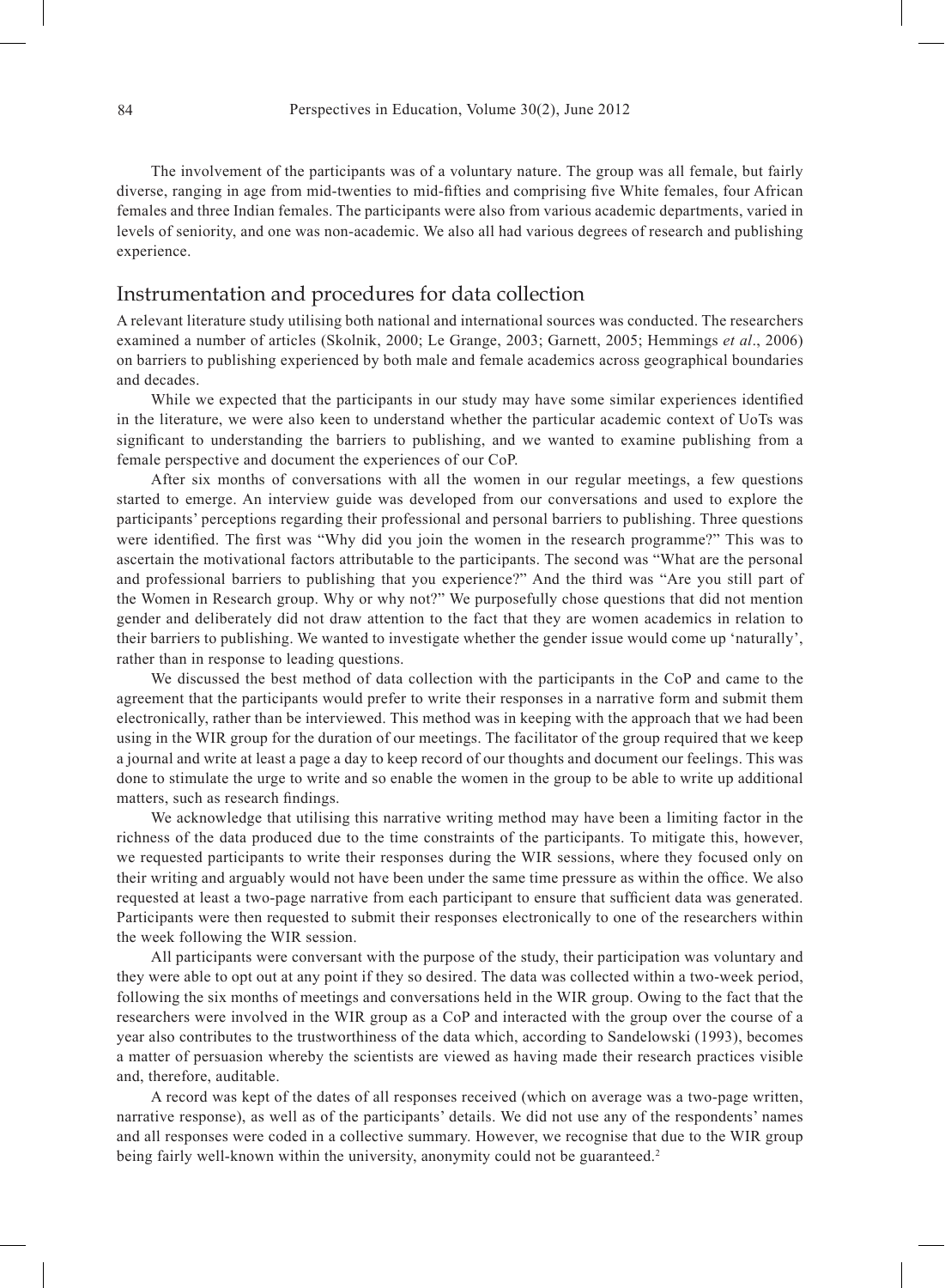## Analysis of the data

The documented responses of the participants were analysed by the researchers using Atlas ti. A list of twenty-two codes was generated. After re-examining the summary, we decided to collapse some of the codes as they were repetitive. We agreed that data saturation had been reached owing to the amount of data we had collected and the repetitive themes that emerged in the coding. Each researcher coded independently and then compared codes. This amounts to analyst triangulation which, according to Patton (2002), occurs when multiple analysts review findings. Two or more persons may independently analyse the data and compare their findings. This implicitly reflects the credibility of the data analysis. Where participants mentioned items more than once in their responses, these items were coded accordingly.

We then assigned these collapsed codes to different families. Eventually, seven families were created and fourteen codes assigned within each family (refer to Table 1). We called the seven families: *extrinsic motivators, intrinsic motivators, personal barriers, professional barriers, personal reasoning for joining, professional reasons for joining,* and *why they stayed.*

#### **Findings and discussion**

The findings indicate that the majority of the women joined the programme voluntarily. Some of the responses were: "I always wanted to publish an article and I hoped that I would be able to learn the 'how to' through this initiative"; "the reason I joined the WIR programme was to broaden my outlook in research and to further develop myself"; "I joined the WIR programme as it seemed like a perfect opportunity to gain skills to improve my writing".

The women also displayed high intrinsic motivator-type behaviour as there were high loadings on the codes *meeting intended outcomes*, *overcoming barriers* and *self–exploration/development* which is indicative of an inward strive for competence (in this case the ability to write) and to reward themselves (via the publishing of an article). This relates to whether the women joined the programme for personal reasons, as intrinsic behaviours are characterised by key "motivators" such as knowledge, accomplishment, stimulation, responsibility, challenge, achievement, variety, need for competence, autonomy, and advancement opportunity (Herzberg, 1966; Kasser & Ryan, 1996; Weinberg & Gould, 2003). This indicates that by joining this CoP they expected to be involved in a learning process, resulting in a specified outcome (Lave &Wenger, 1998), which is the original intent expressed by a CoP.

Extrinsic motivator-type behaviour towards the programme was also demonstrated. Some of the women joined because they felt it would allow them the opportunity to network with other women and receive a level of social support (Ganster, Mayes, Sime & Thorp, 1982) and encouragement. Participants expressed this as follows: "I also envisaged it as a place where women could share their experiences regarding research"; "I hoped to find personal and professional support for research"; "network with colleagues in the broader institutional context"; "as women we have an overload of personal and professional work, maybe we will be advised on how to cope". It appears that the women wanted to form part of a CoP like the WIR group where they would feel encouraged and supported. This notion is supported by Cook (1977) who indicates that networks of love and support are critical to the ability as women to work in a hostile world where they are not expected to survive.

The data indicates that the extent of *personal barriers* experienced by the women was far less significant than the *professional barriers*. *Lack of self-confidence* and *role stress* were the two main codes attributed to personal barriers and some of the women expressed that they lacked self-confidence and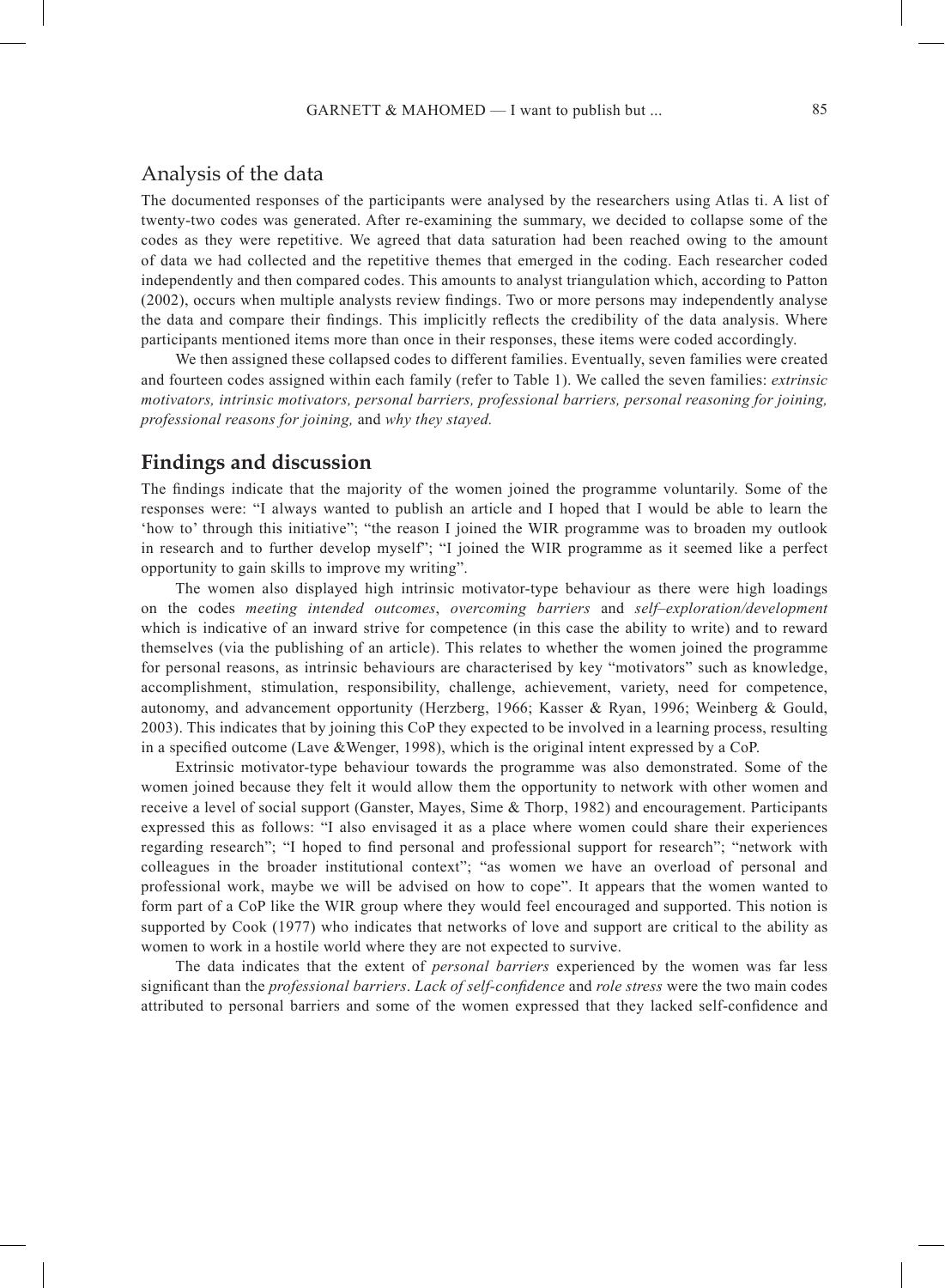writing skills. Role stress can be experienced by a person due to their role (job) in the organisation and constructs such as role conflict, role ambiguity and role overload (Aziz, 2004) were coded under the ambit of role stress. In this case we are using the term to denote stress in a personal capacity and not solely in terms of organisational work roles.

| <b>FAMILIES</b>                                                                                                                                                                                                                                                              | <b>CODES</b>                                                            | $\mathbf{1}$   | $\overline{2}$ | 3              | $\overline{\mathbf{4}}$ | 5              | 6              | $\overline{7}$ | 8              | 9              | 10             | 11             | 12             | <b>TOTAL</b>   |
|------------------------------------------------------------------------------------------------------------------------------------------------------------------------------------------------------------------------------------------------------------------------------|-------------------------------------------------------------------------|----------------|----------------|----------------|-------------------------|----------------|----------------|----------------|----------------|----------------|----------------|----------------|----------------|----------------|
| <b>EXTRINSIC</b><br><b>MOTIVATORS</b>                                                                                                                                                                                                                                        | Academic work<br>expectations                                           | $\theta$       | $\theta$       | $\theta$       | $\theta$                | $\theta$       | $\overline{2}$ | $\overline{0}$ | $\overline{2}$ | $\mathbf{1}$   | $\overline{0}$ | $\mathbf{1}$   | $\theta$       | 6              |
| Actions that result in the<br>attainment of externally<br>administered rewards,<br>including pay, material<br>possessions, prestige, and<br>positive evaluations from<br>others (Ryan & Deci,<br>2000)<br>TOTAL: 14                                                          | Networking,<br>support and<br>interaction                               | $\Omega$       | $\overline{2}$ | $\Omega$       | $\Omega$                | $\overline{2}$ | $\Omega$       | $\Omega$       | $\Omega$       | $\overline{2}$ | $\Omega$       | $\mathfrak{D}$ | $\Omega$       | 8              |
| <b>INTRINSIC</b><br><b>MOTIVATORS</b><br>An individual's need<br>to feel competency and<br>pride in something,<br>derived from within<br>the person or from the<br>activity itself, positively<br>affecting behaviour,<br>performance, and well-<br>being (McCullagh, 2005). | Meeting intended<br>outcomes                                            | $\theta$       | $\mathbf{1}$   | $\theta$       | $\theta$                | $\mathbf{1}$   | 1              | $\theta$       | $\mathbf{1}$   | $\theta$       | $\mathbf{1}$   | 1              | 1              | $\overline{7}$ |
|                                                                                                                                                                                                                                                                              | Overcoming<br>barriers                                                  | $\mathbf{1}$   | $\Omega$       | $\Omega$       | $\mathbf{1}$            | $\theta$       | 1              | $\mathbf{1}$   | $\overline{2}$ | $\Omega$       | $\mathbf{1}$   | $\mathbf{1}$   | $\Omega$       | $\overline{7}$ |
| TOTAL: 22                                                                                                                                                                                                                                                                    | Self-exploration<br>and development                                     | $\mathbf{0}$   | $\mathbf{1}$   | $\mathbf{1}$   | $\mathbf{1}$            | $\mathbf{0}$   | $\overline{2}$ | $\mathbf{1}$   | $\mathbf{1}$   | $\mathbf{1}$   | $\Omega$       | $\overline{0}$ | $\Omega$       | 8              |
| PERSONAL BARRIERS                                                                                                                                                                                                                                                            | Lack of self-<br>confidence and<br>skill                                | $\overline{c}$ | $\theta$       | $\Omega$       | $\mathbf{1}$            | $\mathbf{1}$   | $\overline{2}$ | $\overline{2}$ | 3              | $\theta$       | $\Omega$       | $\mathbf{1}$   | $\Omega$       | 12             |
| TOTAL: 23                                                                                                                                                                                                                                                                    | Role stress                                                             | $\theta$       | $\theta$       | $\mathbf{1}$   | $\mathbf{1}$            | $\mathbf{1}$   | $\theta$       | $\overline{2}$ | $\overline{2}$ | $\overline{2}$ | $\mathbf{1}$   | $\mathbf{1}$   | $\mathbf{0}$   | 11             |
| PERSONAL REASON<br><b>FOR JOINING</b><br>TOTAL: 10                                                                                                                                                                                                                           | Intrinsic reasons<br>for joining                                        | $\theta$       | $\overline{c}$ | $\mathbf{1}$   | $\mathbf{1}$            | $\mathbf{1}$   | $\theta$       | $\mathbf{1}$   | $\mathbf{1}$   | $\mathbf{1}$   | $\theta$       | $\mathbf{1}$   | $\mathbf{1}$   | 10             |
| PROFESSIONAL<br><b>BARRIERS</b>                                                                                                                                                                                                                                              | Lack of<br>infrastructure.<br>research and<br>organisational<br>support | $\theta$       | $\theta$       | $\theta$       | $\overline{2}$          | $\theta$       | $\theta$       | $\theta$       | $\overline{4}$ | $\overline{2}$ | $\theta$       | $\overline{2}$ | $\theta$       | 10             |
|                                                                                                                                                                                                                                                                              | Limited<br>opportunity for<br>promotion/reward                          | $\mathbf{1}$   | $\mathbf{1}$   | $\overline{0}$ | $\mathbf{0}$            | $\mathbf{0}$   | $\mathbf{0}$   | $\overline{0}$ | $\mathbf{1}$   | $\mathbf{0}$   | $\mathbf{0}$   | $\overline{0}$ | $\mathbf{0}$   | 3              |
| TOTAL: 29                                                                                                                                                                                                                                                                    | Work overload/<br>time                                                  | $\mathbf{1}$   | $\mathbf{1}$   | $\mathbf{1}$   | $\overline{2}$          | $\overline{2}$ | $\mathbf{1}$   | $\mathbf{1}$   | $\mathbf{1}$   | $\overline{2}$ | $\mathbf{1}$   | $\mathbf{1}$   | $\overline{2}$ | 16             |
| <b>PROFESSIONAL</b><br>REASON FOR JOINING for joining<br>TOTAL: 3                                                                                                                                                                                                            | Extrinsic reasons                                                       | $\mathbf{1}$   | $\theta$       | $\theta$       | $\theta$                | $\theta$       | $\mathbf{1}$   | $\theta$       | $\theta$       | $\theta$       | $\mathbf{1}$   | $\overline{0}$ | $\theta$       | 3              |
| WHY THEY STAYED<br>TOTAL: 20                                                                                                                                                                                                                                                 | Commitment and<br>perseverance                                          | $\mathbf{1}$   | 3              | $\mathbf{1}$   | $\mathbf{1}$            | $\mathbf{1}$   | $\mathbf{1}$   | $\mathbf{1}$   | $\mathbf{1}$   | $\mathbf{1}$   | $\mathbf{1}$   |                | $\theta$       | 13             |
|                                                                                                                                                                                                                                                                              | Meeting intended<br>outcomes                                            | $\Omega$       | $\mathbf{1}$   | $\Omega$       | $\Omega$                | $\mathbf{1}$   | $\mathbf{1}$   | $\Omega$       | $\mathbf{1}$   | $\Omega$       | $\mathbf{1}$   | $\mathbf{1}$   | 1              | $\overline{7}$ |
|                                                                                                                                                                                                                                                                              | <b>TOTALS</b>                                                           | $\overline{7}$ | 14             | 5              | 10                      | $\mathbf Q$    | 11             | 11             | 21             | 12             | 5              | 12             | $\overline{4}$ | 121            |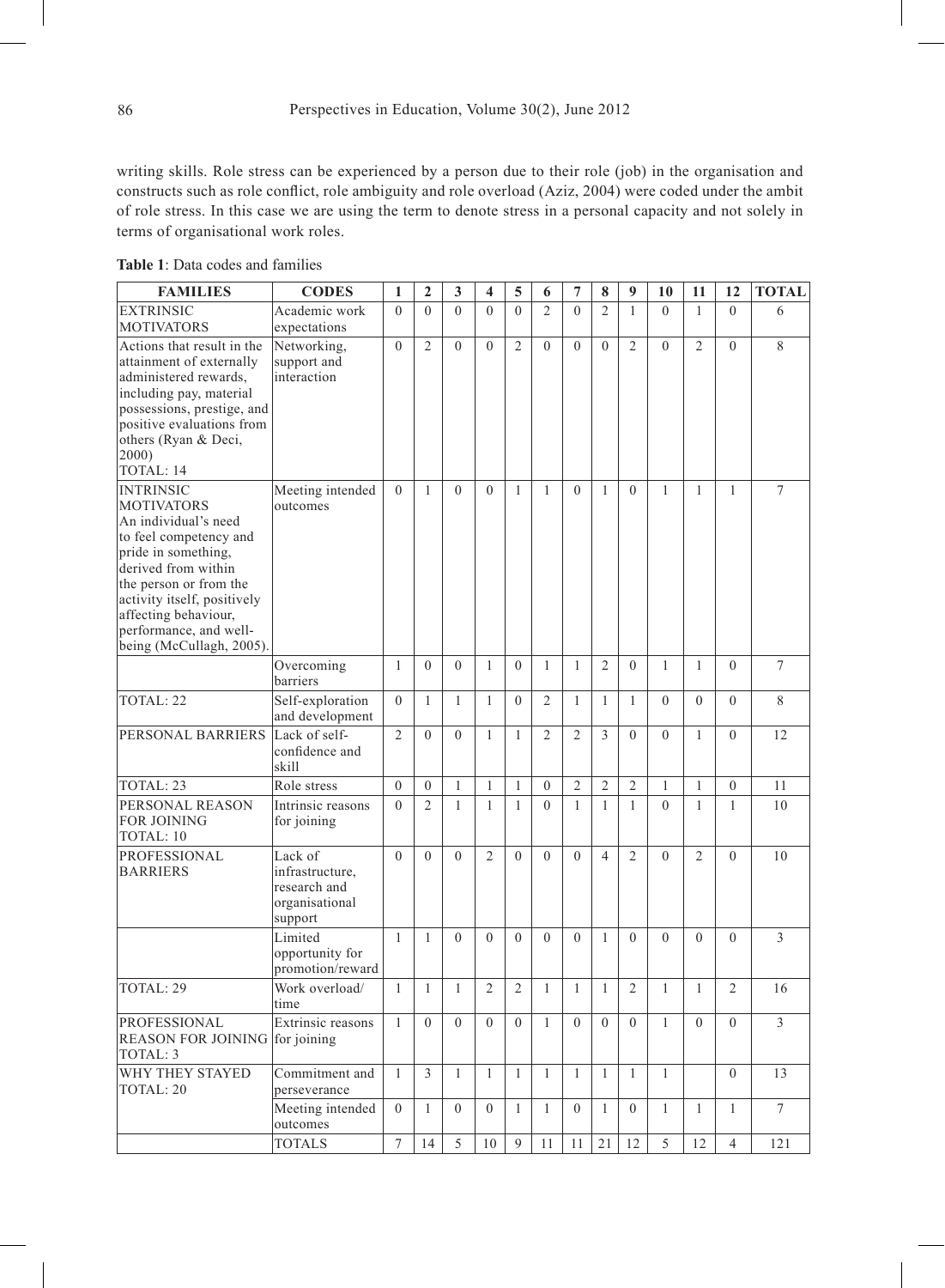The data indicates that the extent of *personal barriers* experienced by the women was far less significant than the *professional barriers*. *Lack of self-confidence* and *role stress* were the two main codes attributed to personal barriers and some of the women expressed that they lacked self-confidence and writing skills. Role stress can be experienced by a person due to their role (job) in the organisation and constructs such as role conflict, role ambiguity and role overload (Aziz, 2004) were coded under the ambit of role stress. In this case we are using the term to denote stress in a personal capacity and not solely in terms of organisational work roles.

The results support and add to the findings of previous research (Seyed, Al-Haji Umar  $\&$  Al-Hajji, 2004), which shows that a high level of confidence in relation to academic publishing is exceedingly important, as more productive academics compared to less productive academics display greater confidence in their ability to carry out research activities. According to Wills (2007), many academics experience barriers to writing such as inadequate knowledge and writing skills, lack of confidence, and low motivation regarding writing for publication. The following excerpts from our data reiterate this notion: "the ability to express my thoughts in general on paper"; "the ability to write in English"; "I don't feel confident to write"; "I don't believe I have the skills" and "suffer from bad inferiority complex with regard to research". Our findings show that this is an important supposition for women too, rather than merely for male academics as the previous research suggests.

The overload of home and personal life was mentioned, albeit to a lesser extent than the other barriers. Some women mentioned that they had young children and some were single mums, and that this contributed to role overload as they also had family commitments. Some women revealed the stress and time pressures they felt with regard to travelling time: "travelling to and from Johannesburg is timeconsuming and stressful because that leaves me with limited time in the mornings and afternoons"; "I am a single mum and the responsibility is enormous"; "I am a single parent, time is against me because when I knock off I have to think of the kid." This is unique in the context of academic publishing, but not unique with regard to academic careers, as research conducted at another traditional university revealed that the women in that instance felt they were encumbered with a double workload, i.e. traditional family responsibilities and as academics with career responsibilities, thus impacting on their personal lives and their career development (Petersen & Gravett, 2000). If research expectations are added to the mix in this context, arguably women are then encumbered with a triple workload. It is interesting to note that the workload strain the women experienced in the traditional university setting concurs with the experiences of the women in the University of Technology environment.

Professional barriers seemed to be the highest contributor to the lack of writing and publishing. The most frequent complaint was lack of time and work overload, which was mentioned by nearly all the participants. Many other studies found that the lack of time, administrative load and juggling research and teaching responsibilities was problematic for many academics (Petersen & Gravett, 2000; Garnett, 2005; Maürtin-Cairncross, 2005; Hemmings *et al*., 2006). Some strong feelings were expressed by participants as follows: "there is too much administrative work required which does not allow me much breathing space" and

*I want to be able to do things which I consider as work during working hours, but unfortunately in my office, there is no chance of that, as students and staff wander in and out all day long, with or without appointments, the phone rings non-stop, so it is not a conducive environment for focusing on research.*

As this is an issue that emerges so frequently in academic writing regarding publishing, we suggest that it is about time that university management takes such concerns seriously and works on real, effective solutions to mitigate this.

Despite the workload issues, professional barriers and other demands, the women appear to be committed to the process of publishing, and willing to overcome barriers. The women were determined to finish the WIR programme as they wanted to meet the intended outcome, namely to ultimately produce a publishable article in keeping with CoP norms (Wenger & Snyder, 2000). Exact phrases from the women were "this initiative had an expected outcome - publishing an article - which kept me in the process";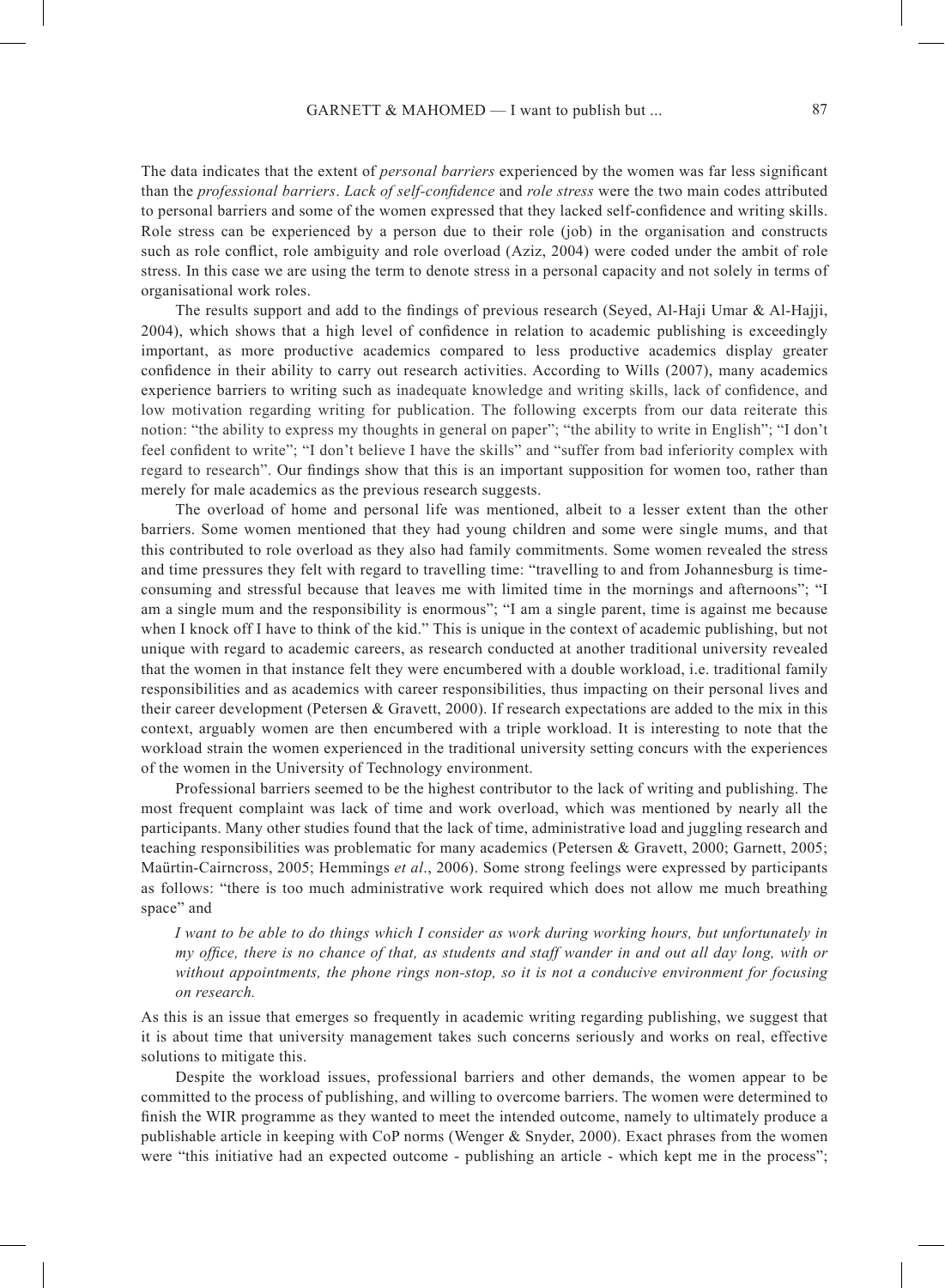"should result in an article being published for us"; "I joined the programme with the hope of realising my own barriers to furthering my studies"; "very important to me to have a published article"; "I need to learn other forms of research".

## **Concluding remarks and recommendations**

The main objective of the article was to document the experiences of a group of women in a CoP at a University of Technology and their views on publishing. Although the article focuses on the barriers to publishing from the perspective of a group of women, the 'gender issue' did not emerge strongly in the data. Contrary to expectations (Petersen & Gravett, 2000; Hemmings *et al*., 2006; Easterly & Pemberton, 2008), women are not conscious of their gendering as the primary barrier to publishing. Professional barriers were rated as the biggest contributor to lack of publishing (specifically workload and time constraints) This supports the findings of various other studies (Petersen & Gravett, 2000; Garnett, 2005; Maürtin-Cairncross, 2005), albeit in traditional university settings. The article documents the observation that workload and time constraints are as prevalent in the University of Technology context as in the traditional university space.

Three women out of a sample of twelve mentioned being a single parent as contributing to a gendered overload, which could be attributed to personal circumstances rather than as being a specific commentary on inequalities experienced by women alone. Nine of the total participants have children, but the majority of women did not mention this as being a problem factor. Personal circumstances and mothering took a back seat in this case and organisational constraints were highlighted as being more prevalent in terms of barriers to publishing. High workloads and administrative responsibilities emerged as their most timeconsuming activities versus their home responsibilities. We conclude that UoTs are also guilty of creating environments that contribute to this administrative overload, as is the case in other traditional universities, but possibly do not promulgate an environment of gender inequality. This may be attributed to being more sensitive to issues such as race and gender owing to the fact that they were previously denoted as "Historically Black Universities" (Maürtin-Caincross, 2005).

The article adds to the body of knowledge in that it:

- maintains that the main barrier to academic careers in this case is not specifically compounded by gender which is contradictory to other research;
- shows that workload pressure is similar in a University of Technology environment as in a traditional university environment;
- demonstrates that many of the personal and professional barriers to publishing documented in previous research on academic careers from the perspective of *both* genders also holds true for women in this case, and
- documents the experiences of a CoP and the success thereof<sup>3</sup>, which could be duplicated in other environments.

## **Implications for practice**

The high level of commitment expressed by this group of women would lead one to believe that they have the willingness to publish and if their time was more structured and perhaps freed up somewhat, many research outputs could potentially be expected. This requires a strong commitment from the management team in this university (and, in fact, all universities) to create an enabling environment, rather than a hindering one. Purely administrative tasks should be duly shifted from academics to administrators in light of this.

Learning did take place in this CoP, articles were produced and it can for this reason be labelled as a success story. Therefore, universities should consider implementing these formal or informal CoPs, by inviting groups of women into a common space where they can tackle the publishing challenge. It is clear from the findings that women are seeking such an outlet.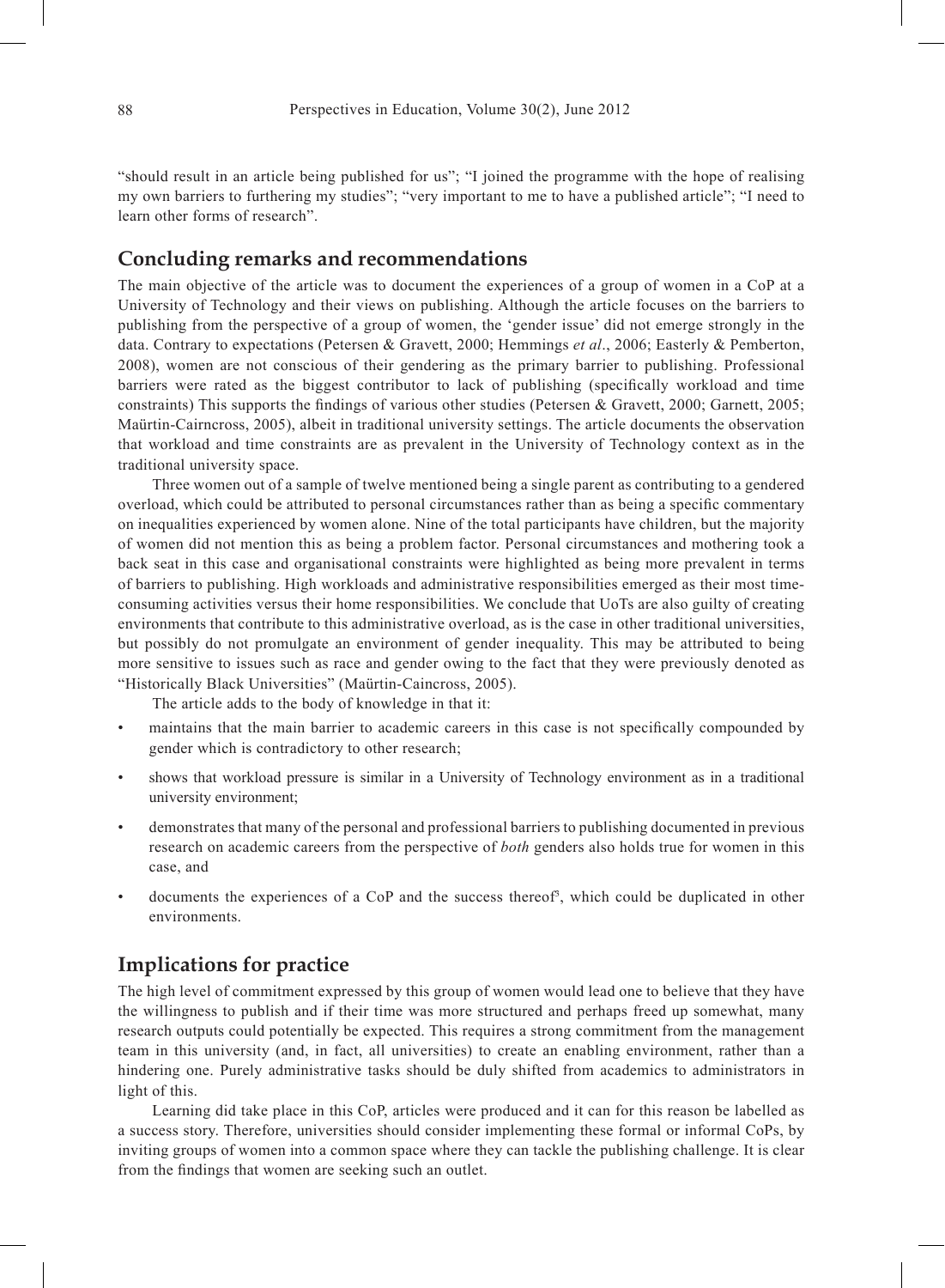In conclusion, at this University of Technology, this CoP does not feel victimised; by happening to be female academics, we are just academics and we want to publish.

## **References**

Acker S & Armenti C 2004. Sleepless in academia. *Gender and Education*, **16(1)**:3-24.

- Aziz M 2004. Role stress among women in the Indian information technology sector. *Women in Management Review,* **19**:356-363.
- Bineham G 1996. Qualitative research: information sheet 15, *Education Centre*, United Kingdom.
- Bronstein P, Rothblum ED & Solomon SE 1993. Ivy halls and glass walls: Barriers to academic careers for women and ethnic minorities. *New Directions for Teaching and Learning*, **53**:17-31.
- Cook BW 1977. Female support networks and political activism. USA: Chrysalis.
- Davies S, Lubeska C & Quinn J (eds) 1994. *Changing the subject: Women in higher education*. New Jersey: McGraw-Hill.
- Dieltiens V, Unterhalter E, Letsatsi S & North A 2009. Gender blind, gender-lite: A critique of gender equity approaches in the South African Department of Education. *Perspectives in Education*, **27(4)**:365-374.
- Easterley D & Pemberton CLA 2008. Understanding barriers and supports to proposal writing as perceived by female associate professors: Achieving promotion to professor. *Research Management Review*, **16(1)**:1-17.
- Etzkowitz H, Kemelgor C, Neuschatz M & Uzzi B 1994. *Barriers to women in academic Science and Engineering*. In W Pearson Jr & I Fecther (eds), *Who will do Science? Educating the next generation*. Baltimore: John Hopkins.
- Ganster DC, Mayes BT, Sime W & Thorp G 1982. Managing organizational stress: A field experiment. *Journal of Applied Psychology*, **67**:533-542.
- Garnett A 2005. *Creativity barriers in South African higher education institutions.* Unpublished Doctoral Thesis. Vanderbijlpark: North-West University.
- Georgia Institute of Technology 2004. Institutional transformation: Environments can help or hinder success of women in academia. *Georgia Tech Research News*, 16 February.
- Gottlieb EE & Keith B 1997. The academic research-teaching nexus in eight advanced-industrialized countries. *Higher Education*, **34**:397-420.
- Greenwood C 1998. Publish or perish: The ethics of publishing in peer-reviewed journals. *Media Information Australia*, **68**:29-35.
- Hemmings BC, Rushbrook P & Smith E 2007. Academics' views on publishing refereed works: A content analysis. *Higher Education*, **54**:307-332.
- Hughes C 1999. Faculty publishing productivity: The emerging role of network connectivity. *Campus-Wide Information Systems*, **16**:30-38.
- Herzberg F 1966. *Work and the nature of man.* Cleveland: World Publishing.
- Kargwell S 2008. Is the glass ceiling kept in place in Sudan? Gendered dilemma of the work-life balance. *Gender in Management*, **23(3)**:209-224.
- Kasser T & Ryan RM 1996. Further examining the American dream: Differential correlates of intrinsic and extrinsic goals. *Personality and Social Psychology,* Bulletin **22**:280-287.
- Lave J & Wenger E 1998. *Communities of practice: Learning, meaning, and identity*. Cambridge: Cambridge University Press.
- Le Grange L 2003. Why publish? *Perspectives in Education*, **21(2)**:129-135.
- Marshall MN 1996. Sampling for qualitative research. *Family Practice,***13**:522-525.
- Martin M 2010. Are women in academia breaking the glass ceiling? *Gender Equality in Education: IIEP Newsletter*, January-April.
- Maürtin-Caincross A 2005. "Stopping before we start" …: Could self-doubt about the quality of publications be interpreted as a barrier to publishing by prospective authors? *The South African Journal of Higher Education*, **19(1)**:59-72.